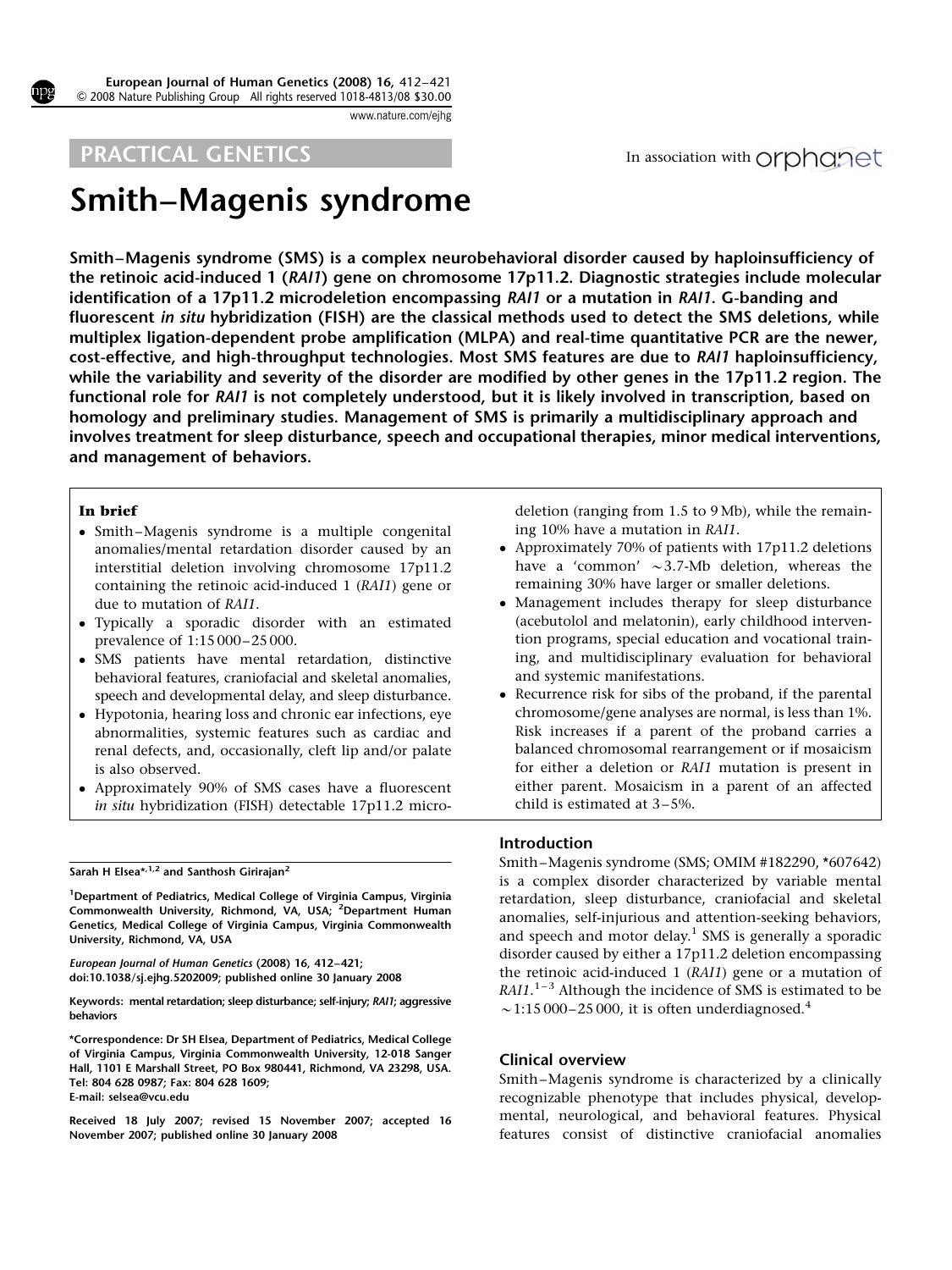<span id="page-1-0"></span>

**Figure 1** An algorithm for the diagnosis of SMS is shown. \*Possible other diagnoses include 9q34 deletion syndrome, Prader–Willi syndrome, 22q11.2 deletion syndrome, Williams syndrome, and/or Sotos syndrome. Please refer to Table 1 also.

including brachycephaly, frontal bossing, hypertelorism, synophrys, upslanting palpebral fissures, midface hypoplasia, a broad square-shaped face with depressed nasal bridge, an everted upper lip with a 'tented' appearance (cupid's bow upper lip), and micrognathia in infancy progressing toward relative prognathism with age (Figures 1 and 2; Supplementary Figure S1; Table  $1$ ).<sup>14</sup> Additional SMS case photos ranging in age from infant to adult are provided in Supplementary Figure S1. Dental anomalies include tooth agenesis, especially of premolars, and taurodontism.<sup>5</sup> Less frequently, cleft lip and/or palate is also reported.<sup>1</sup> Short stature ( $\lt$ 5th percentile) was observed in  $\approx$  67% of young patients, while 33% were overweight in an evaluation of 105 SMS cases at various ages (Table 1).<sup>6</sup> Short stature resolves over time with most individuals reaching the 10–25th percentile by adulthood.<sup>15</sup> Obesity in teens and adults is common, typically with broad chests and truncal obesity. Other skeletal anomalies include brachydactyly, scoliosis, fifth-finger clinodactyly, 2/3 toe syndactyly, forearm and elbow limitations, vertebral anomalies, persistent fetal finger pads, and polydactyly [\(Figure 2;](#page-2-0) Table  $1$ ).<sup>1,7,16-18</sup> Otolaryngological problems such as hearing loss, velopharyngeal insufficiency, a hoarse deep voice, and vocal cord nodules and polyps are also common (Table 1).7,19,20 Hearing loss, present in 60% of SMS patients, is variable and may be mild to moderate (conductive) or severe (sensorineural) and is often associated with chronic ear infections (Table 1). $4,7,19$ Ophthalmologic features are present in  $>60\%$  of SMS

|  | <b>Table 1</b> Summary of SMS clinical features <sup>a</sup> |  |  |  |
|--|--------------------------------------------------------------|--|--|--|
|--|--------------------------------------------------------------|--|--|--|

| Clinical features                                                                                                                                                                                                                                                                                                                  | 17p11.2<br>deletion (%)                                                                                                        | RAI1<br>mutation (%)                                                               |
|------------------------------------------------------------------------------------------------------------------------------------------------------------------------------------------------------------------------------------------------------------------------------------------------------------------------------------|--------------------------------------------------------------------------------------------------------------------------------|------------------------------------------------------------------------------------|
| Craniofacial/skeletal<br>Brachycephaly<br>Midface hypoplasia<br>Prognathism (relative to age)<br>Tented upper lip<br>Broad, square face<br>Synophrys<br>Cleft lip/palate<br>Brachydactyly<br>Short stature<br><b>Scoliosis</b>                                                                                                     | > 90<br>> 90<br>> 50<br>$70 - 90$<br>$>$ 80 $\,$<br>$30 - 65$<br>$0 - 10$<br>> 80<br>>70<br>$40 - 70$                          | 81.8<br>72.7<br>88.8<br>91.6<br>90.9<br>33.3<br>0<br>83.3<br>9<br>36.3             |
| Otolaryngologic abnormalities<br>Chronic ear infections<br>Hearing loss<br>Hoarse, deep voice                                                                                                                                                                                                                                      | $80 - 90$<br>$60 - 70$<br>> 80                                                                                                 | 54.5<br>10<br>100                                                                  |
| Neurological/behavioral<br>Variable mental retardation<br>Speech delay<br>Motor delay<br>Hypotonia<br>Seizures by history<br>Sleep disturbance<br>Self hugging/hand wringing<br>Attention seeking<br>Self-injurious behaviors<br>Onychotillomania<br>Polyembolokoilamania<br>Head banging/face slapping<br>Hand-biting/self-biting | 100<br>> 90<br>> 90<br>> 90<br>$11 - 30$<br>> 90<br>$50 - 80$<br>$80 - 100$<br>$70 - 90$<br>$25 - 85$<br>$25 - 85$<br>70<br>80 | 100<br>70<br>70<br>61<br>16.6<br>100<br>100<br>100<br>100<br>100<br>80<br>90<br>60 |
| Ocular abnormalities<br>Myopia<br>Strabismus                                                                                                                                                                                                                                                                                       | $50 - 60$<br>$50 - 80$                                                                                                         | 60<br>40                                                                           |
| Other features<br>Cardiovascular abnormalities<br>Renal/urinary tract abnormality<br>Obesity<br>Dental anomalies                                                                                                                                                                                                                   | $30 - 40$<br>$15 - 30$<br>13<br>> 90                                                                                           | 0<br>0<br>66.7<br>NA                                                               |

<sup>a</sup>Percentages are compiled from previously published data.<sup>4-13</sup>

patients and include myopia, iris anomalies such as heterochromic irides or Wolfflin–Kruckmann spots (iris hamartomas), strabismus, microcornea, and, rarely, retinal detachment (often resulting from violent behaviors).8,21

Prenatal history of SMS is notable for significantly decreased fetal movement in 50% of pregnancies.<sup>22</sup> The infant with SMS is usually born at term, initially with normal anthropometry, later progressing toward greater craniofacial width than depth or height. Early infancy is complicated by feeding difficulties leading to failure to thrive, marked oral sensory motor dysfunction with poor suckling reflex, gastroesophageal reflux, and hypotonia.<sup>22</sup> Infantile hypotonia accompanied by generalized lethargy mimics Down syndrome and Prader–Willi syndrome phenotypes ([Table 2](#page-3-0)). $23$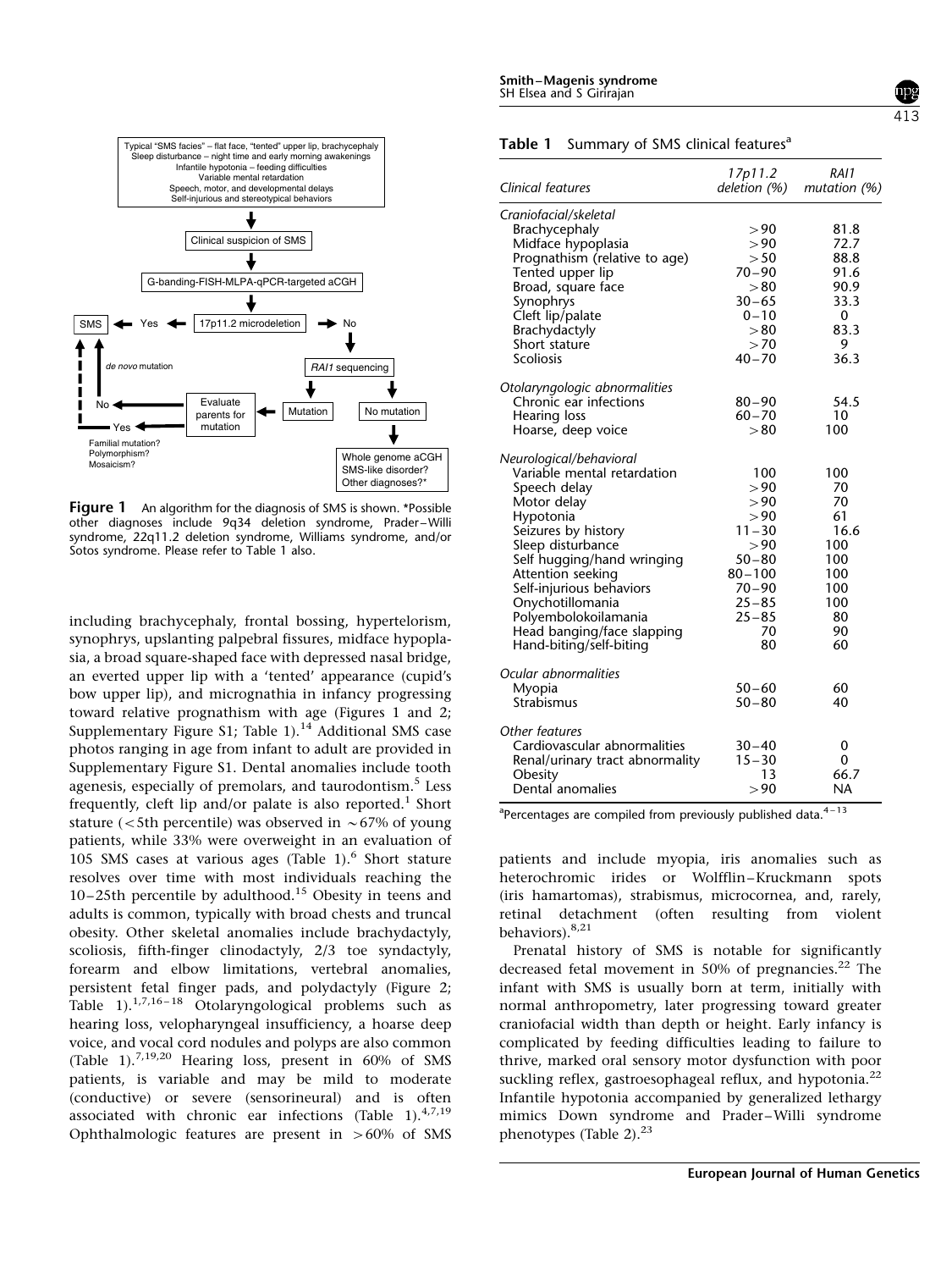<span id="page-2-0"></span>

Figure 2 Age progression of female subjects with SMS. Typical SMS infant phenotype with 'tented' upper lip and depressed nasal bridge at birth (a), at age 4 months (b), and with hand-clasping behavior at age 1 year (c) is shown. A white patch on the dorsum of left forearm due to skin picking is illustrated in a toddler (also hand clasping) at age 2 years (d). The same individual at ages 13 years (e) and 20 years (f), and photos at 21 years of age illustrating open wounds and scarring on forearms from skin picking (g), brachydactyly and nail-yanking lesions on hands (h), and feet with brachydactyly and nails damaged from nail yanking (i).

Most SMS individuals have mild-to-moderate mental retardation with IQ ranging between  $20-78$ .<sup>7</sup> School-age children with IQs in the low normal range have been identified; however, IQ decreases as the child ages, ultimately placing the individual in the mild mental retardation range by adulthood (SH Elsea, unpublished data). Individuals with SMS also have decreased ability in sequential processing and short-term memory, with stronger long-term memory and perceptual closure.<sup>7</sup> Delayed speech with or without hearing loss occurs in  $\sim$ 96% of SMS patients. Individuals with SMS have better receptive language skills than expressive language, while their social/ emotional functions remain within the normal range.<sup>22,23</sup> Many of the children will have significant speech delay up to 7 years of age, and thus are often diagnosed as autistic but once speaking, are very interactive and communicative. In addition, delayed fine/gross motor skills, problems with sensory integration, and poor adaptive function are seen. Other neurological features include pes cavus or pes planus, an abnormal 'festinating' gait, balance problems, and a decreased sensitivity to pain, which is often observed in association with self-injury in this disorder.<sup>7</sup> Peripheral neuropathy is a typical finding in SMS but is not associated with abnormal nerve conduction velocities; however, patients with large deletions encompassing PMP22 gene have focal pressure neuropathies including carpal tunnel syndrome and peroneal palsy, polyneuropathy, decreased reflexes, and reduced nerve conduction velocity, consistent with HNPP ([Table 3](#page-3-0); [Figure 3](#page-4-0)). $4,24$ 

Sleep disturbance has been reported in 75–100% of SMS cases and is one of the earliest diagnostic indicators of SMS [\(Table 1](#page-1-0)).6,7,9,25 Infants typically experienced hypersomnolence during the first year of life.<sup>22</sup> Sleep disturbances in older children include difficulties falling asleep, diminished REM sleep, reduced 24-h and night sleep, fragmented and shortened sleep cycles with frequent nocturnal and early-morning awakenings, and excessive daytime sleepiness. These abnormal sleep patterns are due to an inverted circadian rhythm of melatonin.<sup>26,27</sup> Aberrant melatonin synthesis/degradation pathway has been proposed to be the underlying cause for the inverted circadian rhythm.<sup>27</sup> Behavioral issues are one of the unique characteristic

features of SMS [\(Table 1](#page-1-0); Supplementary Figure S2). Maladaptive behaviors are a cause of major concern and include frequent outbursts/temper tantrums, attention seeking, aggression, disobedience, distraction, and selfinjurious behaviors.<sup>10</sup> Self-injurious behaviors, including head banging, skin picking, and wrist biting often begin at 15–18 months of age, while two features unique to SMS, onychotillomania (pulling out of fingernails and toenails) and polyembolokoilamania (insertion of objects into bodily orifices), are more often seen in older children (Figure 2). $4,28$  Stereotypical behaviors unique to SMS include the spasmodic upper body squeeze or 'self-hugging,' and page-flipping or 'lick and flip' behavior often seen in association with excitement (Supplementary Figure  $S(2)$ <sup>29</sup> Additionally, insertion of a hand in the mouth, teeth grinding, body rocking, and spinning or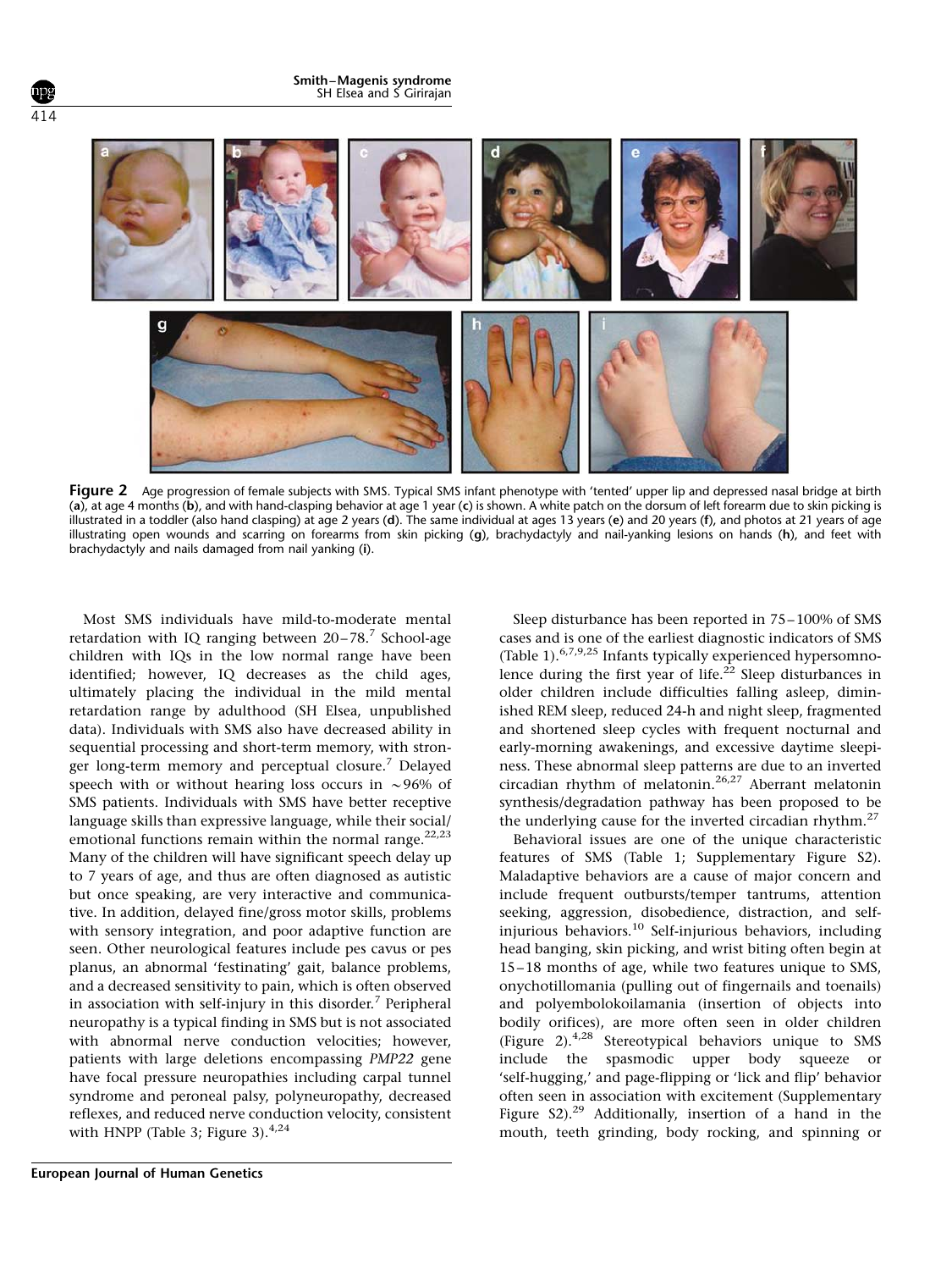| Condition                                                             | OMIM no.                                                   | Clinical features <sup>a</sup>                                                                                                                                                                                                                                                                                             | Gene(s)                                  |
|-----------------------------------------------------------------------|------------------------------------------------------------|----------------------------------------------------------------------------------------------------------------------------------------------------------------------------------------------------------------------------------------------------------------------------------------------------------------------------|------------------------------------------|
| 9q34 deletion<br>syndrome                                             | #610253, *607001                                           | Mental retardation, brachycephaly, flat face, midface<br>hypoplasia, tented upper lip, short nose, hypertelorism,<br>synophrys, prognathism, hypotonia, cardiac anomalies,<br>seizures, hearing loss, sleep disturbance, obsessive-<br>compulsive disorders, and stereotypic movements                                     | EHMT1                                    |
| Down syndrome<br>(Trisomy 21)                                         | #190685, *602917,<br>*605296, *605298,<br>*604829          | Mental retardation, hypotonia, short stature,<br>brachycephaly, epicanthic folds, upward slanting<br>palpebral fissures, flat facies, congenital heart defects,<br>Brushfield spots (iris), single palmar crease, brachydactyly,<br>small and low-set ears, obstructive sleep apnea, and<br>cardiac and endocrine problems | DSCR1, DSCR2,<br>DSCR3, DSCR4            |
| Williams syndrome<br>(del(7)q11.23)                                   | #194050, *130160,<br>*601329, *603432,<br>*604318, *601679 | Mental retardation, characteristic 'elfin' facies,<br>supravalvular aortic stenosis, hypercalcemia, prenatal<br>growth retardation, short stature, lack of depth<br>perception, and a friendly, loquacious personality                                                                                                     | ELN, LIMK1,<br>CYLN2,<br>GTF2IRD1, GTF2I |
| Prader-Willi syndrome<br>(paternal del $(15)q11-q13$ )                | #176270, *182279,<br>*602117                               | Mental retardation, speech and motor delay,<br>brachycephaly, almond-shaped eyes, down-turned<br>mouth with thin upper lip, hypotonia, short stature,<br>gait abnormalities, hyperphagia, genital hypoplasia,<br>and self-injurious and obsessive-compulsive behaviors                                                     | SNRPN, Necdin                            |
| 22q11.2 deletion syndrome<br>(DiGeorge/velocardiofacial<br>syndromes) | #188400, #192430,<br>*602054                               | Congenital heart disease, velopharyngeal insufficiency,<br>cognitive and motor delay, feeding difficulties, immune<br>deficiency, hypocalcemia, hearing loss, and skeletal<br>abnormalities                                                                                                                                | TBX1                                     |
| Sotos syndrome                                                        | #117550, *606681                                           | Mental retardation, hypotonia, cognitive and motor<br>delay, feeding difficulties, tall stature, macrocephaly,<br>malar flushing, frontotemporal hair sparsity, down-<br>slanting palpebral fissures, seizures, scoliosis, and cardiac<br>and renal anomalies                                                              | NSD1                                     |

<span id="page-3-0"></span>Table 2 Differential diagnosis of Smith–Magenis syndrome

<sup>a</sup>Summarized from Online Mendelian Inheritance in Man (OMIM).

| Disorder                                                       | <b>OMIM</b>                | Gene              |
|----------------------------------------------------------------|----------------------------|-------------------|
| Charcot-Marie-Tooth disease type 1A (CMT1A)                    | #118220, *601097           | PMP <sub>22</sub> |
| Hereditary neuropathy with liability to pressure palsy (HNPP)  | #162500, *601097           | PMP <sub>22</sub> |
| IgA deficiency                                                 | *604907                    | TNFRSF13B         |
| Birt-Hogg-Dube syndrome, primary spontaneous pneumothorax,     | #135150, *607273, #173600, | <b>FLCN</b>       |
| renal carcinoma, and colorectal cancer                         | #144700, #114500           |                   |
| Liver abnormalities                                            | *602391                    | PEMT              |
| Smith-Magenis syndrome (SMS)                                   | #182290, *607642           | RAI1              |
| Idiopathic scoliosis, dominant                                 | %607354                    | Unknown           |
| Duplication 17p11.2 syndrome                                   | #610883                    | Unknown           |
| ATP synthase deficiency                                        | #608918, *604273           | ATPAF2            |
| (respiratory chain defect), mitochondrial complex V deficiency |                            |                   |
| Sensorineural hearing loss (DFNB3)                             | #600316, *602666           | MYO15A            |
| Sjogren-Larsson syndrome                                       | #270200, *100660           | ALDH3A2           |

<sup>a</sup>The order of genes is from telomere to centromere. Common SMS region is shaded.

twirling objects are documented.<sup>10,28</sup> The behavioral phenotype of SMS escalates with age, typically with the onset of puberty. Age, degree of developmental delay, severity of any associated systemic disorder, and degree of sleep disturbance have a strong influence on maladaptive behaviors.<sup>10</sup> Individuals also have a lack of respect for personal space during a conversation and are emotionally volatile. These behaviors are present in all persons with SMS, but specific behaviors may change over time, with higher functioning individuals having a broader repertoire of behaviors, particularly evident in those persons with RAI1 mutations.

Organ malformations, present in 30–40% of SMS patients, include cardiac, renal, and CNS abnormalities [\(Table 1\)](#page-1-0). Cardiac findings such as ventricular septal defect, atrial septal defect, tricuspid stenosis, mitral stenosis,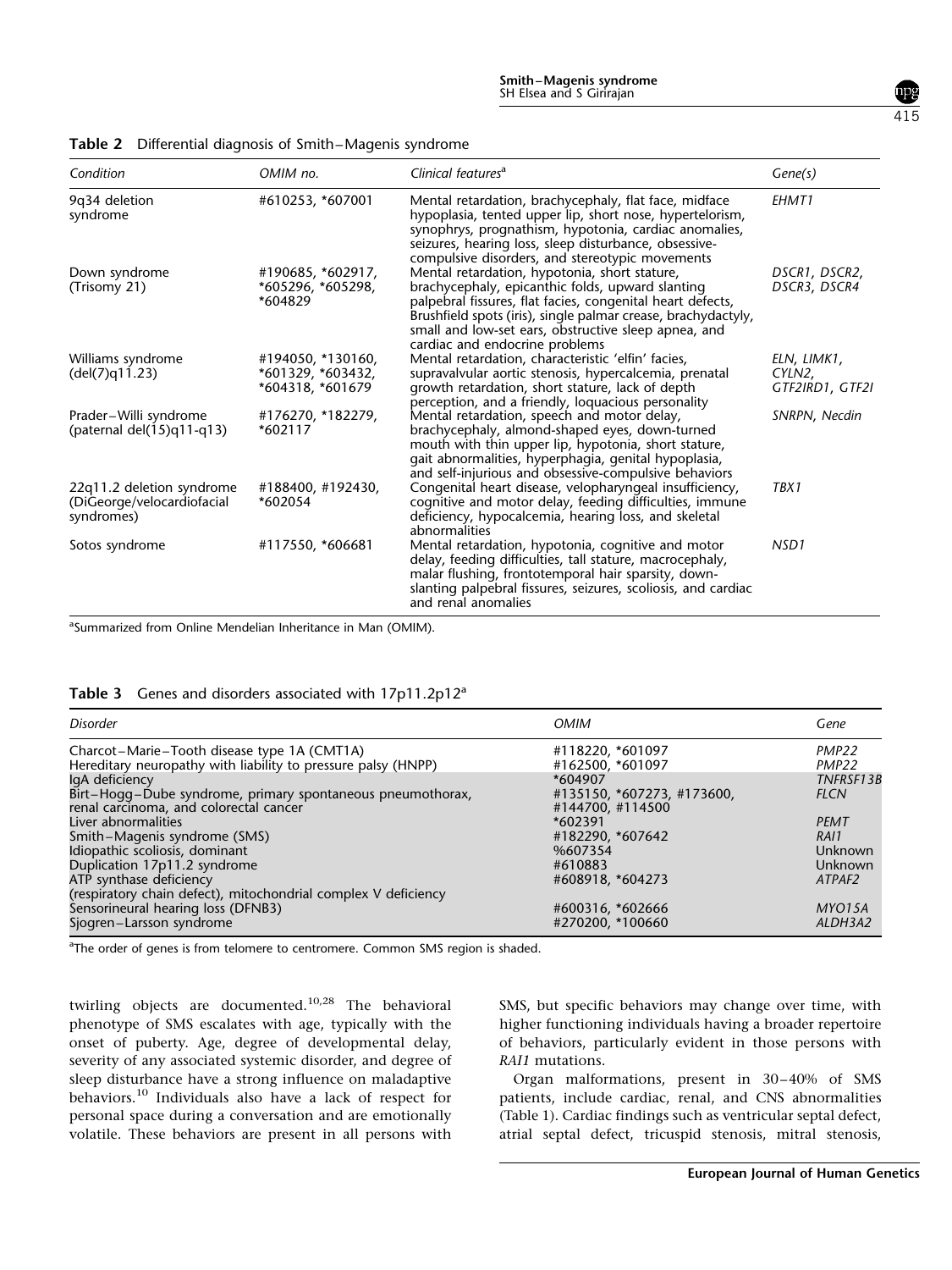<span id="page-4-0"></span>

Figure 3 Map of the SMS region. A schematic showing the SMS region with representative genes and proximal, middle, and distal repeats. The different-sized 17p11.2 deletions identified in SMS cases including common, large, small, and atypical deletions are shown. Commercially available FISH probes useful for SMS diagnosis are also represented. Map not drawn to scale.

tricuspid and mitral regurgitation, aortic stenosis, pulmonary stenosis, mitral valve prolapse, tetralogy of Fallot, and total anomalous pulmonary venous return are seen in 30% of SMS individuals.<sup>6</sup> Enlarged kidneys, duplication of the collecting duct, ectopic kidneys, and unilateral kidney agenesis have also been documented.<sup>6,7</sup> Malformations observed by brain imaging include ventriculomegaly, enlarged cisterna magna, partial agenesis of cerebellar vermis, frontal lobe calcification, and Joubert syndrome. $1,7,30$ Similarly, MRI and PET studies on SMS patients have shown decreased gray matter in the insula and lenticular nucleus.<sup>31</sup> Recently, Girirajan et  $al^{24}$  reported an SMS case with moyamoya disease (occlusion of the circle of Willis). Seizures, diagnosed clinically as well as by electroencephalogram evaluations, are present in 10–30% of patients and may be variable in age of onset, type, and severity: frequent occurrence of catamenial seizures in female patients is also worth noting.<sup>6,7</sup> Decreased levels of immunoglobulins (IgA, IgE, and IgG) and thyroxine deficiency have also been reported, and levels should be evaluated in all cases.<sup>7</sup> Smith et  $al^{32}$  reported hypercholesterolemia in 57% of an SMS cohort.

#### Diagnostic approaches

The diagnosis of SMS is based upon initial clinical suspicion of the disorder followed by a molecular confirmation of the chromosomal/gene defect. A list of differential diagnoses for SMS is given in [Table 2.](#page-3-0) Clinical acumen to identify SMS 'facial gestalt,' careful historytaking for birth defects, sleep disturbance, delayed milestones, chronic ear infections, self-injurious behaviors (Supplementary Figure S2), and family history are important to recognize the characteristic features. In addition to behavioral features unique to SMS, unusual findings typically observed that may be clues to the diagnosis include a hoarse, harsh, guttural voice, characteristic feet and hands [\(Figure 2](#page-2-0)), truncal obesity with onset in teenage or early adult years often with thin legs, excellent long-term memory, good ability and focus with computers, and scarring and/or infection from repeated skin picking ([Figure 2\)](#page-2-0).

Molecular confirmation of SMS (see [Figures 1 and 3\)](#page-1-0) is done by detection of a 17p11.2 microdeletion using any of a plethora of cytogenetic and molecular techniques that differ in throughput, specificity, and cost-efficiencies, and include G-banded cytogenetic analysis (550 band or higher), fluorescent in situ hybridization (FISH) using an RAI1 specific probe, multiplex ligation-dependent probe amplification (MLPA), real-time quantitative PCR (qPCR), and targeted chromosome microarrays for comparative genomic hybridization (CGH).<sup>24,33</sup> While FISH and G-banding are classically used for SMS diagnosis in a clinical cytogenetic laboratory, MLPA and qPCR are newer, costefficient methodologies for rapid, high-throughput diagnosis that require only DNA for analysis.<sup>34</sup> Further, MLPA and real-time qPCR can identify smaller deletions at a higher resolution, usually missed by FISH or G-banding, such as exonic deletions involving RAI1 (Figure 3). $^{24}$ Whole genome chromosome microarray studies (CGH) will also identify 17p11.2 deletions. Individuals in whom no 17p11.2 deletion can be found should have the RAI1 gene sequenced to detect heterozygous nucleotide variations ([Figure 1](#page-1-0); [Table 4\)](#page-5-0). Upon detection of a nucleotide change, parental samples are evaluated to confirm the mutation is de novo ([Figure 1](#page-1-0)). So far, only one case of SMS with an inherited RAI1 nucleotide change has been reported; however, parental mosaicism for an RAI1 mutation has been documented (SH Elsea, unpublished results).2,37 With the benefit of retrospection, it is prudent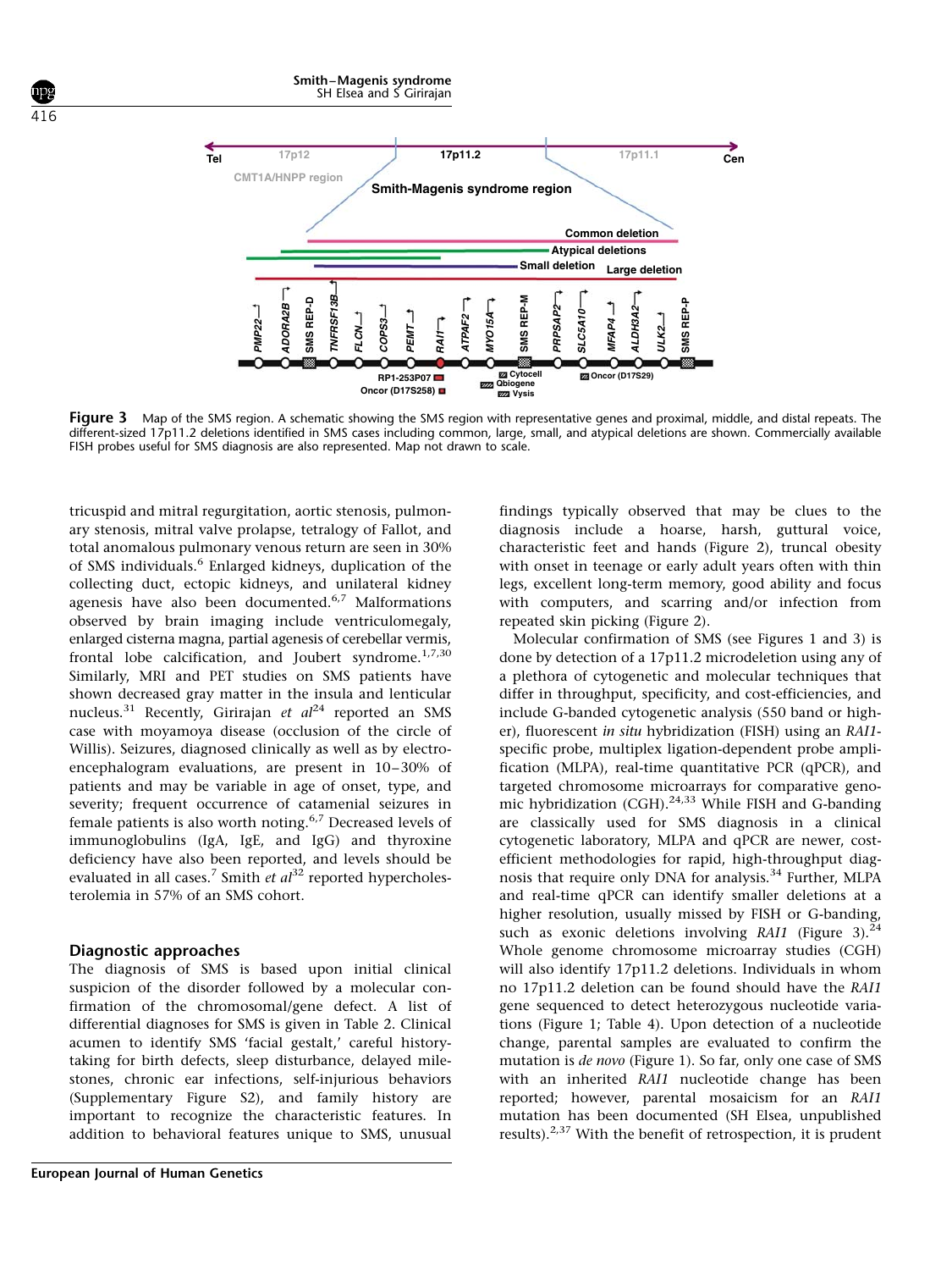<span id="page-5-0"></span>

|  |  |  |  | Table 4 RAI1 mutations and polymorphisms |
|--|--|--|--|------------------------------------------|
|--|--|--|--|------------------------------------------|

| Nucleotide change                | Amino-acid change                  | Type of mutation                   |
|----------------------------------|------------------------------------|------------------------------------|
| Sporadic mutations               |                                    |                                    |
| 253del19                         | Misincorporation of 60 amino acids | Deletion/frameshift <sup>35</sup>  |
| 1119delC                         | Misincorporation of 65 amino acids | Deletion/frameshift <sup>9</sup>   |
| 1449 del C                       | Misincorporation of 34 amino acids | Deletion/frameshift <sup>2</sup>   |
| 2773del29                        | Misincorporation of 8 amino acids  | Deletion/frameshift <sup>2</sup>   |
| C2878T                           | Arg960Stop                         | Nonsense mutation <sup>36</sup>    |
| 3103insC                         | Misincorporation of 30 amino acids | Insertion/frameshift <sup>36</sup> |
| 3103delC                         | Misincorporation of 28 amino acids | Deletion/frameshift <sup>37</sup>  |
| 3801 del C                       | Misincorporation of 46 amino acids | Deletion/frameshift <sup>35</sup>  |
| 4649delC                         | Misincorporation of 36 amino acids | Deletion/frameshift <sup>9</sup>   |
| A4685G                           | Gln1562Arg                         | Missense mutation <sup>35</sup>    |
| 4933delGCCG                      | Misincorporation of 35 amino acids | Deletion/frameshift <sup>9</sup>   |
| G5423A                           | Ser1808Asn                         | Missense mutation <sup>35</sup>    |
| 5265delC                         | Misincorporation of 74 amino acids | Deletion/frameshift <sup>2</sup>   |
| Familial mutations <sup>37</sup> |                                    |                                    |
| A3634G                           | Ser1212Gly                         | Missense mutation from father      |
| $(PolyQ)_{18}$                   | 18 CAG repeats on one allele       | PolyQ expansion from mother        |
| Polymorphisms <sup>35</sup>      |                                    |                                    |
| G269C                            | Gly90Ala                           | SNPrs3803763                       |
| C493A                            | Pro165Thr                          | SNPrs11649804                      |
| G837A                            | Gln279Gln                          | SNPrs11078398                      |
| G1992A                           | Pro664Pro                          | SNPrs8067439                       |
| G5334A                           | Arg1778Arg                         | Novel SNP                          |
| T5601C                           | Ile1867lle                         | SNPrs2818717                       |
| PolyQ                            | $9-15$ repeats <sup>9,35</sup>     |                                    |

to consider evaluation of all parents of SMS cases with RAI1 mutations for familial mutations or mosaicism. The presence of an inherited mutation or mosaicism in the parent of a child with SMS would greatly alter the recurrence risks. Further, the identification of familial, population-specific, 'novel' single-nucleotide polymorphisms complicates diagnosis. The diagnostic strategy for SMS is illustrated in [Figure 1.](#page-1-0)

# Molecular and genetic basis of disease Mechanism of SMS deletions

Approximately 90% of all reported cases with SMS have a 17p11.2 deletion, while the remaining 10% have a mutation in the RAI1 gene. Microdeletions, including 17p11.2 SMS deletions, are caused by irregularities in the chromosomal recombination mechanism sponsored by repeat elements in the susceptible region of the genome.<sup>38</sup> Chromosome 17p11.2p12 is one of the most recombination-prone regions of the genome and is also associated with, in addition to SMS, hereditary neuropathy with liability to pressure palsies (HNPP) and Charcot–Marie– Tooth disease type 1A [\(Figure 3;](#page-4-0) [Table 3](#page-3-0)). Chen et  $al<sup>11</sup>$ identified three copies of a low-copy number repeats (LCRs) flanking the SMS common deletion region. These repeats (proximal, middle, and distal SMS REPs) form substrates for inter- and intrachromosomal recombination

[\(Figure 3](#page-4-0)). Unequal meiotic crossovers mediated through nonallelic homologous recombination occur between the proximal and distal SMS REPs in  $\sim$  70% of SMS deletion cases resulting in a common deletion [\(Figure 3](#page-4-0)).<sup>39</sup> Similarly, uncommon deletions (seen in  $\sim$ 30% of deletion cases) are either due to alternate LCRs, such as AT-rich repeats and Alu elements acting as homologous recombination substrates, or due to nonhomologous mechanisms.3,40,41 Also, no imprinting or parent-of-origin bias for the SMS deletion has been identified.<sup>42</sup>

#### Identification of retinoic acid-induced 1 (RAI1): the primary gene for SMS

Analysis of different-sized SMS deletions revealed a common region of overlap or a 'critical interval' of  $\sim$  1.5 Mb within 17p11.2 ([Figure 3\)](#page-4-0). A contiguous physical and transcription map of the 'critical interval' identified 13 known genes,  $14$  ESTs, and 6 genomic markers.<sup>43</sup> Sequencing of candidate genes within the 'critical interval' in three patients with SMS clinical features but without a 17p11.2 deletion, identified frame-shift mutations in the retinoic acid-induced 1 ( $RAII$ ) gene.<sup>2</sup> Since then, >12 mutations including nonsense mutations, single-to-multiple nucleotide deletions, and missense mutations have been identified in  $RAI1$  (Table 4).<sup>9,35,36</sup> All mutations so far identified are located within the large exon 3 and affect all known transcripts ([Figure 4\)](#page-6-0). In addition, numerous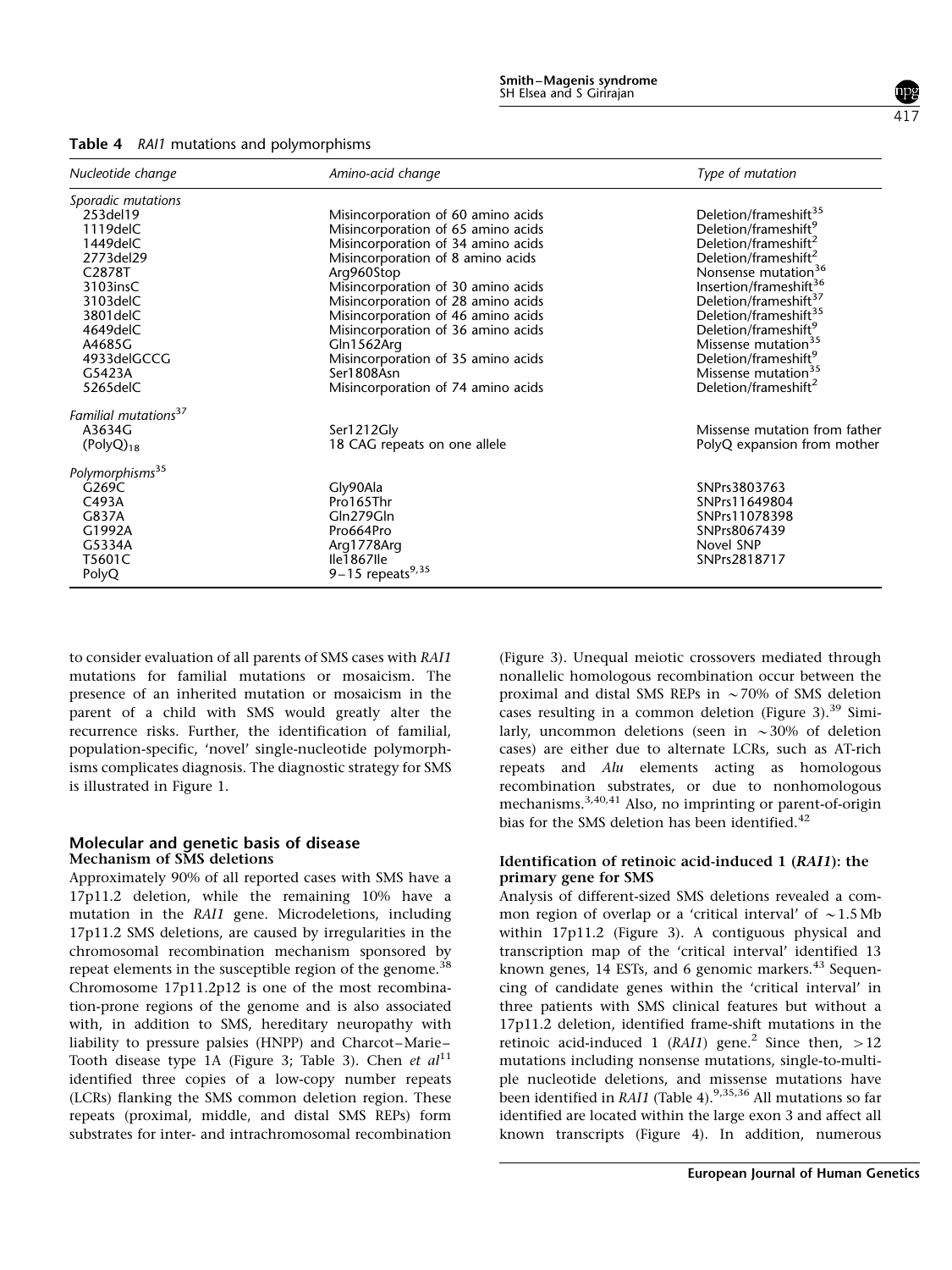<span id="page-6-0"></span>

Figure 4 Diagram of RAI1. The top panel shows genomic structure of RAI1 (isoform A) with six exons. All RAI1 mutations reported so far localize to exon 3, which comprises  $>95%$  of the coding sequence. Two other RAI1 isoforms (B and C) are known but not well characterized. The bottom panel illustrates the protein structure of RAI1, including the polyglutamine (Poly-Q) and polyserine (Poly-S) tracts, the bipartite nuclear localization signals (NLS), and the C-terminal PHD (plant homeodomain).

single-nucleotide polymorphisms including variable polyglutamine repeats have been identified.<sup>9,36</sup> All reported mutations and polymorphisms are shown in [Table 4.](#page-5-0)

The primary transcript for RAI1 (GenBank AY172136, AJ271790; NM\_030665.3; NP\_109590.3; OMIM\*607642) is formed by six exons generating an  $\sim$ 8.5-kb mRNA and a 1906-amino-acid protein (Figure 4).<sup>44</sup> The RAI1 protein contains a bipartite nuclear localization signal, polyglutamine and polyserine tracts, and a C-terminal plant homeodomain (PHD)/zinc-finger domain.<sup>44</sup> The polyserine signal is similar to that found in the DRPLA and the Drosophila hairless genes, both of which are involved in neuronal development.45,46 The polyglutamine and polyserine stretches have also been previously shown to be involved in transcription in other genes. $47$  The PHD domain in RAI1 is similar to that in the trithorax family of nuclear proteins, which is involved in chromatin remodeling and transcriptional regulation.<sup>48</sup> Further, amino-acid sequence motifs representing these four domains of the RAI1 protein are similar to the transcription factor stromelysin-1 platelet-derived growth factor-responsive element-binding protein, TCF20.<sup>49,50</sup> Thus, it is likely that RAI1 functions in transcriptional machinery involved in growth and neurobehavioral regulation.

# Genotype–phenotype correlation

All SMS patients with a 17p11.2 deletion are deleted for RAI1, and mutations in RAI1 likely result in a truncated and/or nonfunctional protein, thus resulting in haploinsufficiency.<sup>2,35</sup>

Recently, the phenotypic role of RAI1 and the contributions of other genes in the 17p11.2 region toward SMS phenotype were evaluated by a genotype–phenotype correlation.6,9 While RAI1 was shown to be responsible for most SMS features, other genes in the 17p11.2 region contribute to the variability and severity of the phenotype in 17p11.2 deletion cases ([Table 1\)](#page-1-0).<sup>9</sup> A list of important genes mapping to 17p11.2 and their associated disorders are given in [Table 3.](#page-3-0) While genes for autosomal dominant disorders are localized within this region, a 17p11.2 deletion may also unmask recessive alleles within the region, including MYO15A and ATPAF2 [\(Table 3\)](#page-3-0), contributing to the variability of the phenotype. Short stature, hypotonia, speech and motor delay, hearing loss, frequent ear infections, and cardiac and renal defects are associated with patients with deletions, suggesting a minor role for RAI1 in these clinical features [\(Table 1\)](#page-1-0). Thus, other genes in 17p11.2 likely contribute to these findings in 17p11.2 deletion cases. In addition, patients with RAI1 mutations may have less severe motor delay and higher functioning. They are also more likely to exhibit overeating/obesity and overgrowth phenotypes  $(>90th$  percentile for weight and height), polyembolokoilamania, self hugging, muscle cramping, and dry skin compared with patients with deletions. However, all RAI1 mutation cases so far described are phenotypically quite similar, and a bias in ascertainment must be considered; thus, the full spectrum of phenotypic effects of RAI1 mutation are not yet known.

Phenotypes in cases with small deletions are similar to those with RAI1 mutations. Edelman *et al*<sup>6</sup> also reported that individuals with small deletions are less likely to show brachycephaly, dental anomalies, iris abnormalities, head banging, and hyperactivity. Incidence of behavioral features are considerably lower in patients with large and atypical deletions, most likely due to the severe, movement-limiting phenotypes including severe mental retardation and significant motor delays.<sup>9</sup> Potential gender differences are also seen in SMS, with female patients more likely to report myopia, eating/appetite disorders, cold extremities, and problems with communication and language compared with male patients.<sup>6</sup> The frequency of SMS features in patients with mutations compared with deletions is shown in [Table 1](#page-1-0).

#### Management

Appropriate assessment of the degree of cognitive, developmental, and behavioral deficits and severity of systemic/ organ abnormality is essential for appropriate and specific management of SMS. During early childhood, focus should be on speech and language pathologies as well as on identifying and treating feeding problems. Speech and language evaluation is necessary for optimizing functional communication and development of intervention strategies. Early use of sign language as an adjunct to speech therapy is effective in overall speech development and also helps to decrease the child's frustrations associated with problems in expressive language, and thus, has a positive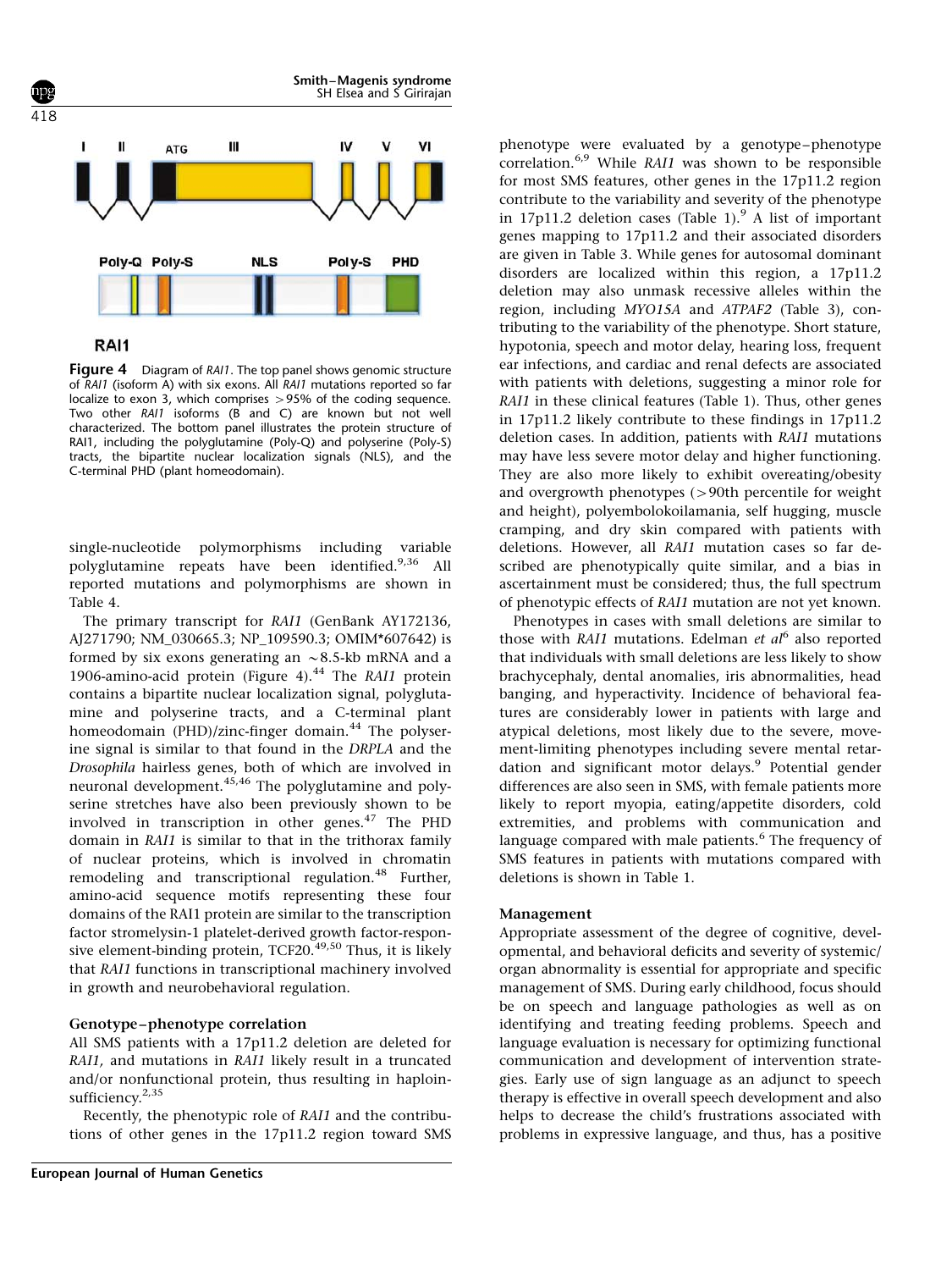implication on behavior.7 Behavioral therapies include special education techniques; for example, children with SMS tend to do better in calmer, smaller, and more focused classroom settings. Also, emphasis on individualized instruction, structure, and routine helps minimize behavioral outbursts in the school setting. In addition, an organic cause for behaviors such as acute otitis media, gastroesophageal reflux, abdominal or joint pains, subclinical seizures, and upper respiratory tract infections should be explored and treated. Empirical evidence exists for the use of psychotropic medications (eg, thioridazine, carbamazepine, and serotonin-reuptake inhibitors) to increase attention, decrease hyperactivity, and stabilize behavior, although no single regimen has shown consistent efficacy.<sup>7</sup>  $\beta$ -Blockers and mood stabilizers, such as lithium and fluoxetine, have been tried for self-injurious and aggressive behaviors with varying results.<sup>22</sup>  $\beta$ -Blockers have given some positive results due to its inhibitory effects on melatonin pathway.<sup>51</sup> Polypharmacy is typical in children with SMS as one single drug is not effective to control all the symptoms. It is, therefore, important to monitor the potential cumulative side effects of these medications and the efficacy for the individual.

A careful neurological evaluation including electroencephalography should be performed in all individuals to assess for subclinical seizures. This can be accompanied by neuroimaging to identify any anatomical brain defects. Medications should be carefully prescribed anticipating potential interactions with other behavior-modifying drugs.

Management of sleep disturbances has been one of the challenging tasks. No well-controlled treatment plan has been reported. A single uncontrolled study of SMS cases treated with oral  $\beta_1$ -antagonist (acebutolol 10 mg/kg/day) showed suppression of daytime melatonin peaks and subjectively improved behavior. This initial study did not restore nocturnal plasma concentration of melatonin.<sup>51</sup> Further studies showed that administration of acebutolol (10 mg/kg administered at 0800 hours) to reduce daytime melatonin secretion in combination with an evening oral dose of control-release melatonin (6 mg at 2000 hours) to restore nocturnal plasma melatonin levels caused considerable, subjectively improved behavior.<sup>52</sup>

Owing to multisystem involvement and variable presentation of SMS, a thorough clinical and diagnostic evaluation should be carried out for effective management. Annual ophthalmologic testing with corrective lenses and otolaryngological evaluations followed by pressure-equalizing tubes or hearing aids are indicated, as needed. Initial cardiac and renal work-ups consisting of echocardiogram and renal ultrasound, and periodic testing for hypercholesterolemia, immunological problems, and hormonal levels are also recommended. Family psychosocial support and counseling, including respite services, are also indicated for a better quality of life.

#### Conclusions

The key to a proper diagnosis and management of SMS involves correct clinical diagnosis, which may be difficult at times due to the variable presentation of the disorder, the use of rapid, high-throughput, and cost-effective molecular diagnostic tools, and timely management of clinical features and complications of the disorder. A multidisciplinary approach consisting of clinical geneticists, pediatricians, genetic counselors, molecular biologists, psychologists, dentists, speech therapists, physical therapists, and other allied health-care providers is required for a complete evaluation, understanding, and management of the disorder. While the use of MLPA and real-time qPCR for a rapid, cost-effective diagnosis is already underway in many research laboratories and in Europe, most clinical and diagnostic labs in the United States are yet to adopt these technologies. Further, use of customized array CGH is promising.

The functional role of RAI1 is not completely understood, although it is likely involved in transcription. Heterozygous mice deficient for Rai1 have obesity, craniofacial anomalies, and behavioral and neurological deficits.<sup>53</sup> While functional abrogation of RAI1 due to a deletion or nonsense/frame-shift mutation is a likely mechanism for RAI1 haploinsufficiency, the causative role of missense mutations and the effect(s) of polymorphisms are not completely understood. The few reported cases with different types of RAI1 mutations have precluded genotype–phenotype correlations within this cohort.

While the number of SMS clinical cases diagnosed by molecular techniques is increasing, a cohort of individuals with SMS features but without a 17p11.2 deletion or a mutation in RAI1 is also emerging. Identification of RAI1 interacting genes and/or genes elsewhere in the genome that might contribute to an 'SMS-like' phenotype is important for a complete understanding of the pathway involved in craniofacial development, sleep, and behavior.

#### Acknowledgements

We thank Dr Helga Toriello and Dr Arti Pandya for critical review of the manuscript. Dr Sarah H Elsea was supported, in part, by NIH R01 HD38534 and by resources from Virginia Commonwealth University.

#### References

- 1 Smith AC, McGavran L, Robinson J et al: Interstitial deletion of (17)(p11.2p11.2) in nine patients. Am J Med Genet 1986; 24: 393–414.
- 2 Slager RE, Newton TL, Vlangos CN, Finucane B, Elsea SH: Mutations in RAI1 associated with Smith–Magenis syndrome. Nat Genet 2003; 33: 466–468.
- 3 Vlangos CN, Yim DK, Elsea SH: Refinement of the Smith– Magenis syndrome critical region to approximately 950kb and assessment of 17p11.2 deletions. Are all deletions created equally? Mol Genet Metab 2003; 79: 134–141.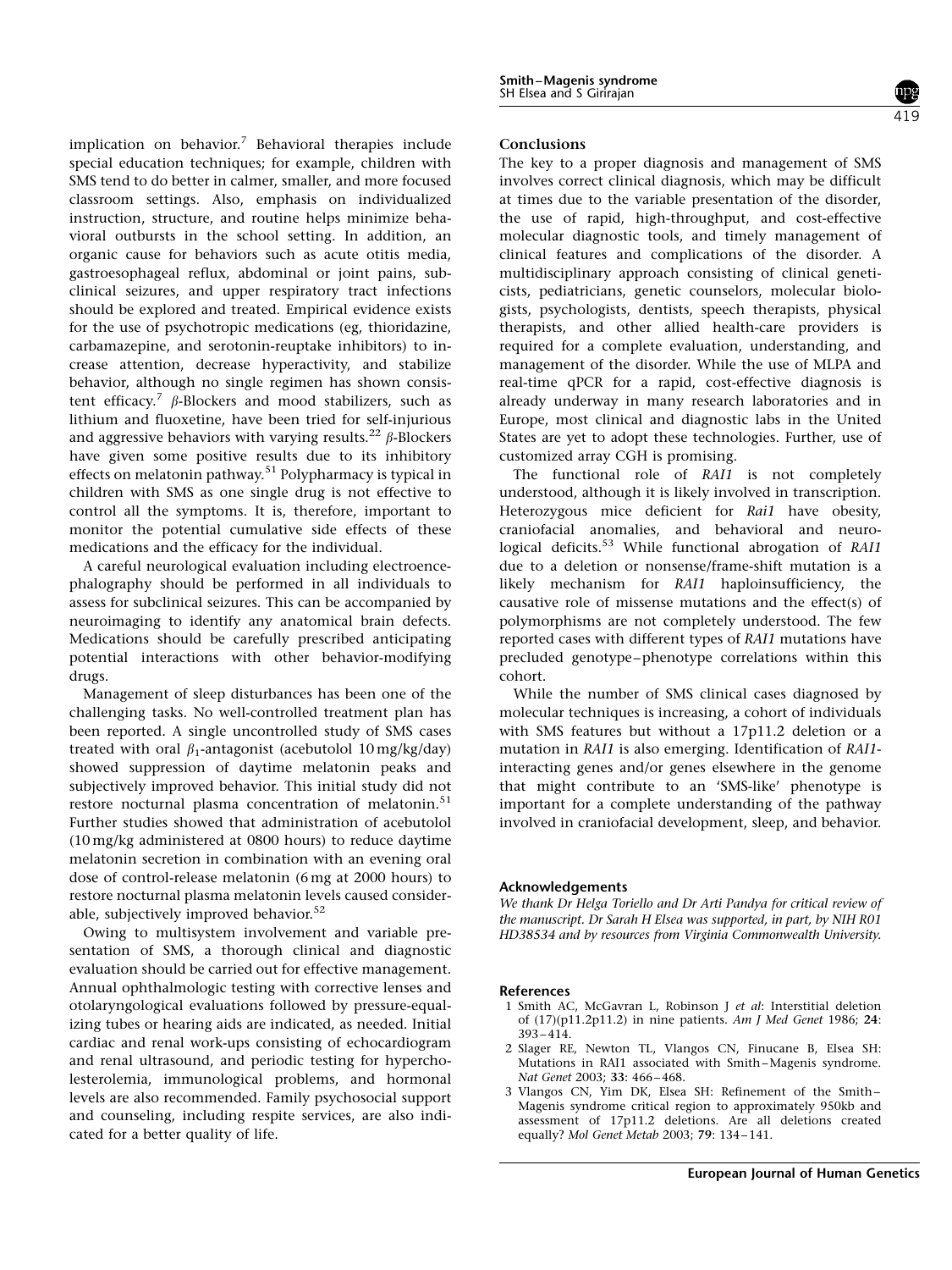- 4 Greenberg F, Guzzetta V, Montes de Oca-Luna R et al: Molecular analysis of the Smith–Magenis syndrome: a possible contiguousgene syndrome associated with del(17)(p11.2). Am J Hum Genet 1991; 49: 1207–1218.
- 5 Tomona N, Smith AC, Guadagnini JP, Hart TC: Craniofacial and dental phenotype of Smith–Magenis syndrome. Am J Med Genet A 2006; 140: 2556–2561.
- 6 Edelman E, Girirajan S, Finucane B et al: Gender, genotype, and phenotype differences in Smith–Magenis syndrome: a metaanalysis of 105 cases. Clin Genet 2007; 71: 540–550.
- 7 Greenberg F, Lewis RA, Potocki L et al: Multi-disciplinary clinical study of Smith–Magenis syndrome (deletion 17p11.2). Am J Med Genet 1996; 62: 247–254.
- 8 Chen RM, Lupski JR, Greenberg F, Lewis RA: Ophthalmic manifestations of Smith–Magenis syndrome. Ophthalmology 1996; 103: 1084–1091.
- 9 Girirajan S, Vlangos CN, Szomju BB et al: Genotype–phenotype correlation in Smith–Magenis syndrome: evidence that multiple genes in 17p11.2 contribute to the clinical spectrum. Genet Med 2006; 8: 417–427.
- 10 Dykens EM, Smith AC: Distinctiveness and correlates of maladaptive behaviour in children and adolescents with Smith– Magenis syndrome. J Intellect Disabil Res 1998; 42 (Part 6): 481–489.
- 11 Chen KS, Manian P, Koeuth T et al: Homologous recombination of a flanking repeat gene cluster is a mechanism for a common contiguous gene deletion syndrome. Nat Genet 1997; 17: 154–163.
- 12 Finucane B, Dirrigl KH, Simon EW: Characterization of selfinjurious behaviors in children and adults with Smith–Magenis syndrome. Am J Ment Retard 2001; 106: 52–58.
- 13 Juyal RC, Greenberg F, Mengden GA et al: Smith–Magenis syndrome deletion: a case with equivocal cytogenetic findings resolved by fluorescence in situ hybridization. Am J Med Genet 1995; 58: 286–291.
- 14 Allanson JE, Greenberg F, Smith AC: The face of Smith–Magenis syndrome: a subjective and objective study. J Med Genet 1999; 36: 394–397.
- 15 Smith ACM, Leonard AK, Gropman A, Krasnewich D: Growth assessment of Smith–Magenis syndrome, 54th Annual meeting of the American Society of Human Genetics, p.145. Toronto 2004.
- 16 Kondo I, Matsuura S, Kuwajima K et al: Diagnostic hand anomalies in Smith–Magenis syndrome: four new patients with del (17)(p11.2p11.2). Am J Med Genet 1991; 41: 225–229.
- 17 Mariannejensen L, Kirchhoff M: Polydactyly in a boy with Smith–Magenis syndrome. Clin Dysmorphol 2005; 14: 189–190.
- 18 Schlesinger AE, Potocki L, Poznanski AK, Lupski JR: The hand in Smith–Magenis syndrome (deletion 17p11.2): evaluation by metacarpophalangeal pattern profile analysis. Pediatr Radiol 2003; 33: 173–176.
- 19 Di Cicco M, Padoan R, Felisati G et al: Otorhinolaringologic manifestation of Smith–Magenis syndrome. Int J Pediatr Otorhinolaryngol 2001; 59: 147–150.
- 20 Liburd N, Ghosh M, Riazuddin S et al: Novel mutations of MYO15A associated with profound deafness in consanguineous families and moderately severe hearing loss in a patient with Smith–Magenis syndrome. Hum Genet 2001; 109: 535–541.
- 21 Finucane BM, Jaeger ER, Kurtz MB, Weinstein M, Scott Jr CI: Eye abnormalities in the Smith–Magenis contiguous gene deletion syndrome. Am J Med Genet 1993; 45: 443–446.
- 22 Gropman AL, Duncan WC, Smith AC: Neurologic and developmental features of the Smith–Magenis syndrome (del 17p11.2). Pediatr Neurol 2006; 34: 337–350.
- 23 Smith AC, Dykens E, Greenberg F: Behavioral phenotype of Smith–Magenis syndrome (del 17p11.2). Am J Med Genet 1998; 81: 179–185.
- 24 Girirajan S, Mendoza-Londono R, Vlangos CN et al: Smith– Magenis syndrome and moyamoya disease in a patient with del(17)(p11.2p13.1). Am J Med Genet A 2007; 143: 999–1008.
- European Journal of Human Genetics
- 25 Smith AC, Dykens E, Greenberg F: Sleep disturbance in Smith– Magenis syndrome (del 17 p11.2). Am J Med Genet 1998; 81: 186–191.
- 26 De Leersnyder H, De Blois MC, Claustrat B et al: Inversion of the circadian rhythm of melatonin in the Smith–Magenis syndrome. J Pediatr 2001; 139: 111–116.
- 27 Potocki L, Glaze D, Tan DX et al: Circadian rhythm abnormalities of melatonin in Smith–Magenis syndrome. J Med Genet 2000; 37: 428–433.
- 28 Dykens EM, Finucane BM, Gayley C: Brief report: cognitive and behavioral profiles in persons with Smith–Magenis syndrome. J Autism Dev Disord 1997; 27: 203–211.
- 29 Finucane BM, Konar D, Haas-Givler B, Kurtz MB, Scott Jr CI: The spasmodic upper-body squeeze: a characteristic behavior in Smith–Magenis syndrome. Dev Med Child Neurol 1994; 36: 78–83.
- 30 Natacci F, Corrado L, Pierri M et al: Patient with large 17p11.2 deletion presenting with Smith–Magenis syndrome and Joubert syndrome phenotype. Am J Med Genet 2000; 95: 467–472.
- 31 Boddaert N, De Leersnyder H, Bourgeois M, Munnich A, Brunelle F, Zilbovicius M: Anatomical and functional brain imaging evidence of lenticulo-insular anomalies in Smith–Magenis syndrome. Neuroimage 2004; 21: 1021–1025.
- 32 Smith AC, Gropman AL, Bailey-Wilson JE et al: Hypercholesterolemia in children with Smith–Magenis syndrome: del (17) (p11.2p11.2). Genet Med 2002; 4: 118–125.
- 33 Vlangos CN, Wilson M, Blancato J, Smith AC, Elsea SH: Diagnostic FISH probes for del(17)(p11.2p11.2) associated with Smith–Magenis syndrome should contain the RAI1 gene. Am J Med Genet A 2005; 132: 278–282.
- 34 Truong HT, Kohal SS, Baker KR et al: Diagnosing Smith-Magenis syndrome and Duplication 17p11.2 syndrome by RAI1 gene copy-number variation using Quantitative Real-time PCR. Genet Test, 2008, in press.
- 35 Girirajan S, Elsas II LJ, Devriendt K, Elsea SH: RAI1 variations in Smith–Magenis syndrome patients without 17p11.2 deletions. J Med Genet 2005; 42: 820–828.
- 36 Bi W, Saifi GM, Shaw CJ et al: Mutations of RAI1, a PHDcontaining protein, in nondeletion patients with Smith–Magenis syndrome. Hum Genet 2004; 115: 515–524.
- 37 Bi W, Saifi GM, Girirajan S et al: RAI1 point mutations, CAG repeat variation, and SNP analysis in non-deletion Smith– Magenis syndrome. Am J Med Genet A 2006; 140: 2454–2463.
- 38 Lee JA, Lupski JR: Genomic rearrangements and gene copynumber alterations as a cause of nervous system disorders. Neuron 2006; 52: 103–121.
- 39 Shaw CJ, Bi W, Lupski JR: Genetic proof of unequal meiotic crossovers in reciprocal deletion and duplication of 17p11.2. Am J Hum Genet 2002; 71: 1072–1081.
- 40 Shaw CJ, Lupski JR: Non-recurrent 17p11.2 deletions are generated by homologous and non-homologous mechanisms. Hum Genet 2005; 116: 1–7.
- 41 Shaw CJ, Withers MA, Lupski JR: Uncommon deletions of the Smith–Magenis syndrome region can be recurrent when alternate low-copy repeats act as homologous recombination substrates. Am J Hum Genet 2004; 75: 75–81.
- 42 Juyal RC, Figuera LE, Hauge X et al: Molecular analyses of 17p11.2 deletions in 62 Smith–Magenis syndrome patients. Am J Hum Genet 1996; 58: 998-1007.
- 43 Lucas RE, Vlangos CN, Das P, Patel PI, Elsea SH: Genomic organisation of the approximately 1.5 Mb Smith–Magenis syndrome critical interval: transcription map, genomic contig, and candidate gene analysis. Eur J Hum Genet 2001; 9: 892–902.
- 44 Toulouse A, Rochefort D, Roussel J, Joober R, Rouleau GA: Molecular cloning and characterization of human RAI1, a gene associated with schizophrenia. Genomics 2003; 82: 162–171.
- 45 Maier D, Stumm G, Kuhn K, Preiss A: Hairless, a Drosophila gene involved in neural development, encodes a novel, serine rich protein. Mech Dev 1992; 38: 143–156.